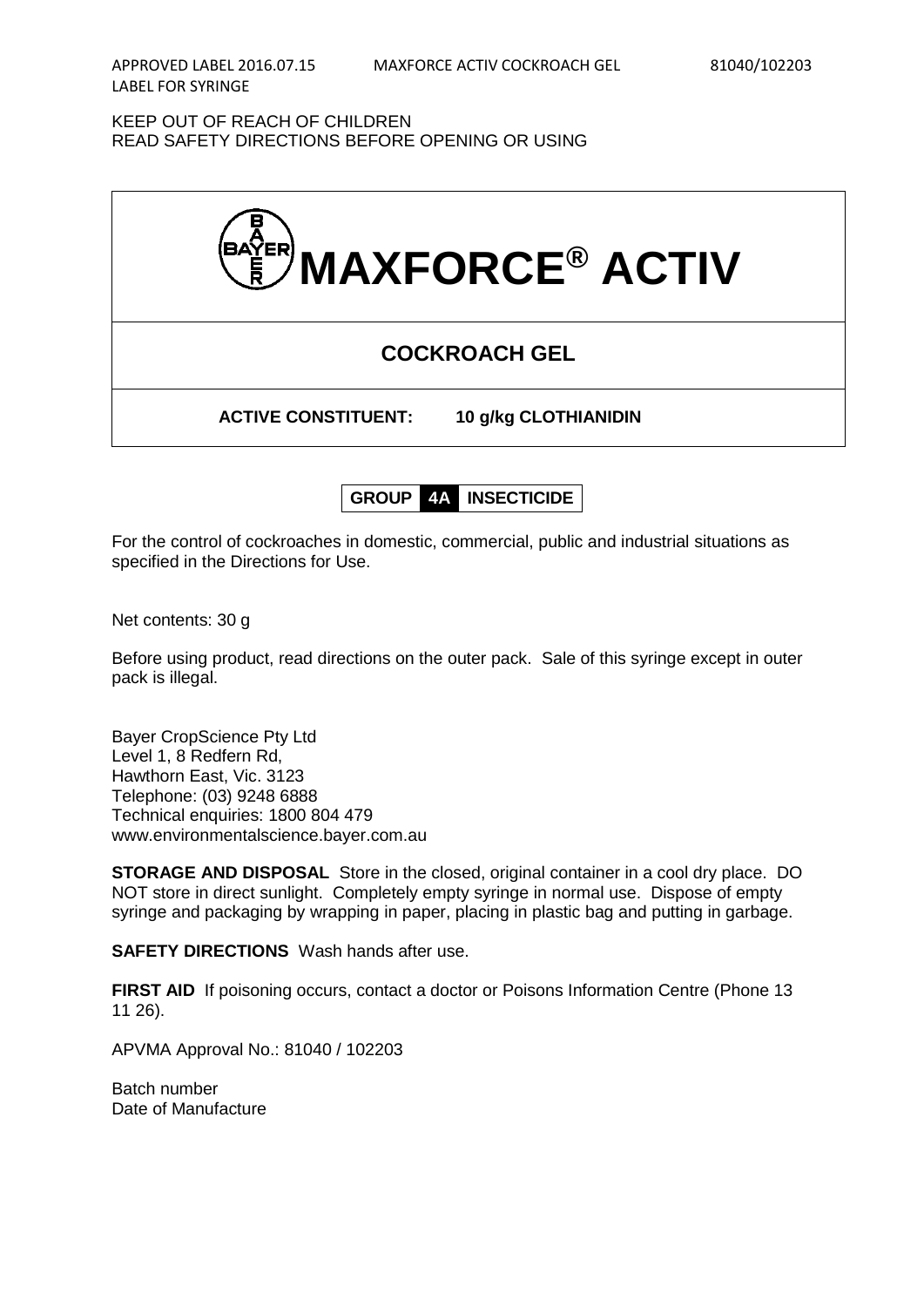KEEP OUT OF REACH OF CHILDREN READ SAFETY DIRECTIONS BEFORE OPENING OR USING



**GROUP 4A INSECTICIDE**

For the control of cockroaches in domestic, commercial, public and industrial situations as specified in the Directions for Use.

Net contents: 90 g (30 g x 3)

The syringe must not be sold separately. Do not destroy outer pack while product still remains.

Bayer CropScience Pty Ltd Level 1, 8 Redfern Rd, Hawthorn East, Vic. 3123 Telephone: (03) 9248 6888 Technical enquiries: 1800 804 479 www.environmentalscience.bayer.com.au

**STORAGE AND DISPOSAL** Store in the closed, original container in a cool dry place. DO NOT store in direct sunlight. Completely empty syringe in normal use. Dispose of empty syringe and packaging by wrapping in paper, placing in plastic bag and putting in garbage.

**SAFETY DIRECTIONS** Wash hands after use.

**FIRST AID** If poisoning occurs, contact a doctor or Poisons Information Centre (Phone 13 11 26).

**SAFETY DATA SHEET** Additional information is provided in the Safety Data Sheet which may be found at www.environmentalscience.bayer.com.au

**APVMA Approval No.**: 81040 / 102203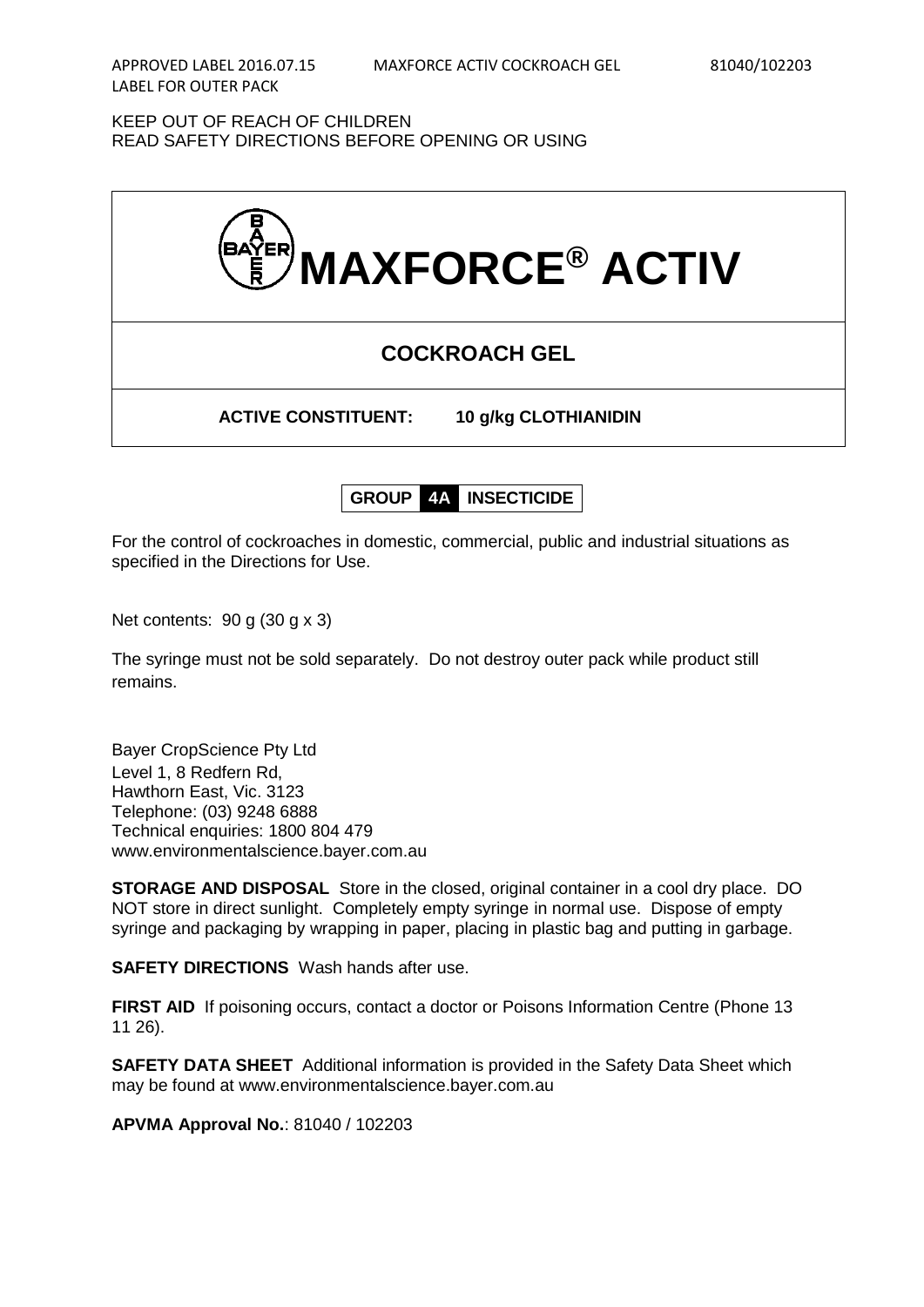## **DIRECTIONS FOR USE**

| <b>SITUATIONS</b>                                                                                                                                                                                                                                                                                                                                                                                                                                                                                                                                                                                                                                                                                                                                                                                                                                                                                | <b>PEST</b>                                                                                                                                                                                                                                                                        | <b>RATE</b>                                                                                                                                                                                                                                                                          | <b>CRITICAL COMMENTS</b>                                                                                                                                                                                                                                                                                                                                                                                                                                                                                                                                                                                                                                                                                                                                                                                                                                                                                                                                                                                                                                                                                                                                                                                |
|--------------------------------------------------------------------------------------------------------------------------------------------------------------------------------------------------------------------------------------------------------------------------------------------------------------------------------------------------------------------------------------------------------------------------------------------------------------------------------------------------------------------------------------------------------------------------------------------------------------------------------------------------------------------------------------------------------------------------------------------------------------------------------------------------------------------------------------------------------------------------------------------------|------------------------------------------------------------------------------------------------------------------------------------------------------------------------------------------------------------------------------------------------------------------------------------|--------------------------------------------------------------------------------------------------------------------------------------------------------------------------------------------------------------------------------------------------------------------------------------|---------------------------------------------------------------------------------------------------------------------------------------------------------------------------------------------------------------------------------------------------------------------------------------------------------------------------------------------------------------------------------------------------------------------------------------------------------------------------------------------------------------------------------------------------------------------------------------------------------------------------------------------------------------------------------------------------------------------------------------------------------------------------------------------------------------------------------------------------------------------------------------------------------------------------------------------------------------------------------------------------------------------------------------------------------------------------------------------------------------------------------------------------------------------------------------------------------|
| Domestic premises such as houses<br>and residential buildings including<br>kitchens;<br>Food manufacture and processing<br>establishments, kitchens and<br>abattoirs;<br>Food storage areas such as in food<br>retailing establishments, warehouses,<br>raw material stores, silos except where<br>grain is stored;<br>Food preparation areas such as in<br>restaurants and commercial kitchens;<br><b>Public buildings including hospitals,</b><br>nursing homes, schools, hotels, public<br>baths, municipal buildings, churches,<br>halls, community centres, airports, train<br>or bus stations, cinemas, shops etc.;<br><b>Small scale animal housing such as</b><br>zoos, pet shops, kennels, veterinary<br>practices, laboratory animal houses etc.<br>(excluding animal pens and cages);<br>Modes of transportation such as<br>buses, trucks, trailers, rail cars and<br>marine vessels. | <b>Small cockroaches</b><br>e.g. German<br>cockroach (Blatella<br>germanica);<br>Brown-banded<br>cockroach (Supella<br>longipalpa)<br>Large cockroaches<br>e.g. American<br>cockroach,<br>Australian cockroach<br>(Periplaneta spp.);<br>Oriental cockroach<br>(Blatta orientalis) | Light to moderate<br>infestations or<br>retreatment:<br>One placement per $m^2$ ;<br>Heavy infestations:<br>Two placements per $m2$<br>Light to moderate<br>infestations or<br>retreatment:<br>Two placements per $m^2$ ;<br><b>Heavy infestations:</b><br>Three placements per $m2$ | One placement of 0.1 g is equivalent to a 7 mm<br>diameter spot. A thin band equating to one<br>placement of 0.1 g may alternatively be applied.<br>The application rate is dependent on the level of<br>infestation and species to be controlled. A moderate<br>infestation is when cockroaches are rarely visible<br>during the day. A heavy infestation is when<br>cockroaches are commonly visible during the day.<br>Apply Maxforce Activ directly as spots or thin bands<br>to surfaces in identified target areas. The product<br>should be placed out of sight and where light<br>intensity is low. Place the bait placements out of<br>reach of children or pets. Avoid application to<br>excessively dusty, damp or greasy locations and<br>areas which are subject to washing. Do not apply to<br>areas that have recently been treated with other<br>insecticides or contaminate the bait with other<br>insecticides.<br>Reassessment of treated areas one month after<br>initial baiting is recommended to evaluate if<br>additional baiting is required. Bait placements<br>should be replenished when consumed or at least<br>every three months as long as pest populations<br>persist. |

## **NOT TO BE USED FOR ANY PURPOSE OR IN ANY MANNER CONTRARY TO THIS LABEL UNLESS AUTHORISED UNDER APPROPRIATE LEGISLATION**

DO NOT allow to contact food, livestock feed or their water. DO NOT place gel on surfaces where food is prepared or on utensils that are used for food preparation, on food packing materials or on surfaces where food packing materials are stored. DO NOT place gel on surfaces which are regularly washed. Gel should be applied out of reach of children, pets and other animals.